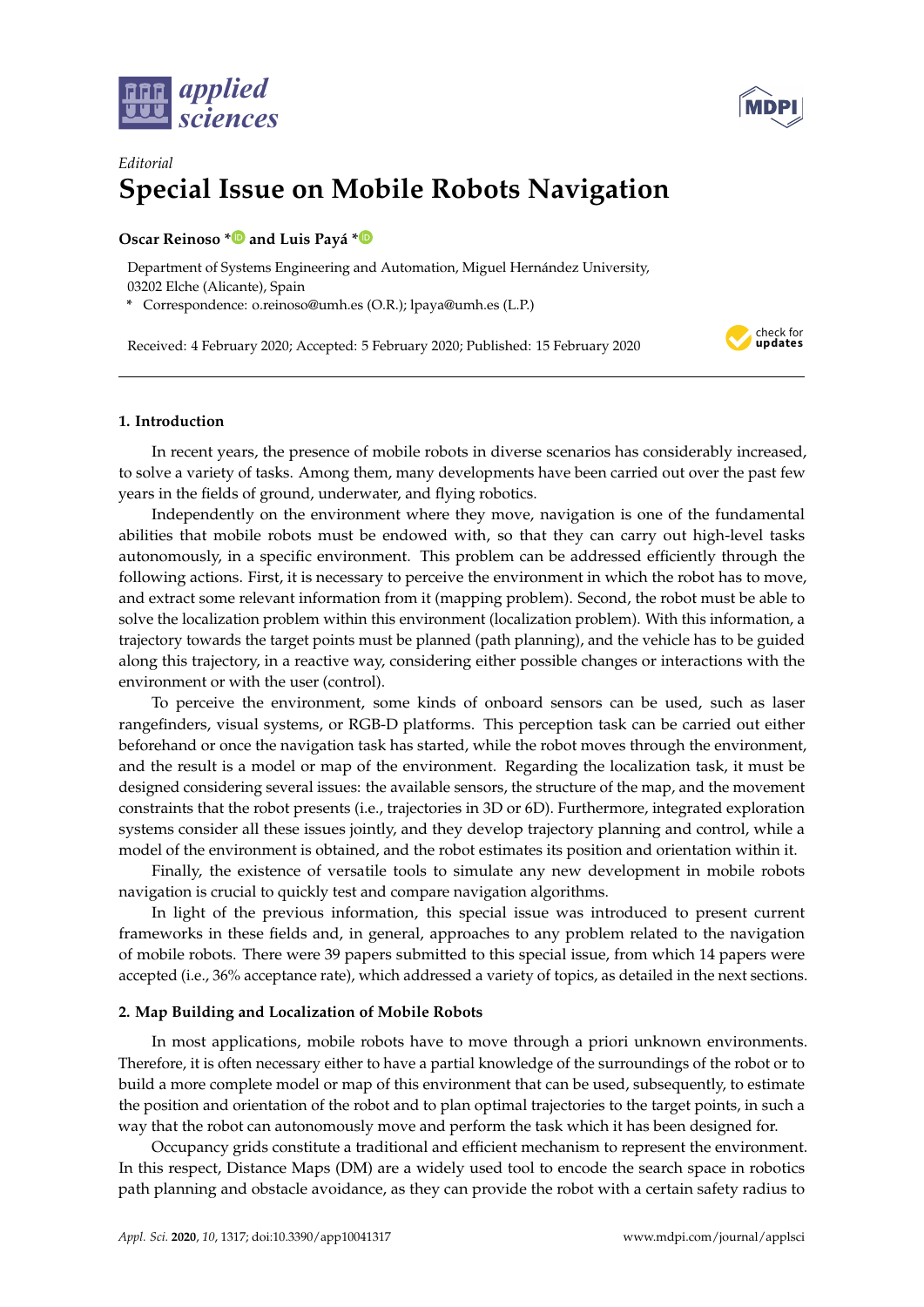efficiently search out collision-free paths and to avoid obstacles in motion. In this field, Qin et al. [\[1\]](#page-3-0) propose an efficient algorithm (Canonical Ordering Dynamic Brushfire (CODB)) to incrementally update the cell values when cell states are changed (due to changes in the environment). It requires fewer cell visits and computation costs than previous algorithms. They also propose an algorithm to compute DM-based subgoal graphs which are able to provide high-level collision-free roadmaps for the mobile robot. Finally, they verify that optimal trajectories can be obtained with these subgoal graphs and a real-time search algorithm.

Zhu et al. [\[2\]](#page-3-1) focus their study on multilegged walking robots. Their redundant limb structure usually confers them good stability and maneuverability even in complex environments. However, their ability to perceive the surrounding environment impacts upon their autonomous mobile ability. One of the critical issues is the accurate terrain identification. The authors propose an image infilling method for terrain classification based on a Bag-of-Words (BoW) approach, Speeded-Up Robust Features and Binary Robust Invariant Scalable Keypoints (SURF-BRISK) and Support Vector Machine (SVM). In broad lines, the obstacle regions are infilled by surrounding terrain to improve the classification accuracy, a super-pixel image infilling method for mixed terrain is developed and multiple labels can be given to complex terrains. Their experiments show the validity of the approach in mixed terrains and terrains with obstacles.

The exploration problem is closely related to the mapping problem. It tries to discover unknown areas of the environment to add them to the map so that the robot can have a more complete knowledge of the surroundings. Kamalova et al. [\[3\]](#page-3-2) develop a method to explore unknown indoor environments, with the purpose of building a model of them. They approach the problem as a multiple-objective exploration, using the Multi-Objective Grey Wolf Optimizer (MOGWO) algorithm, which employs static waypoints in the process, promoting the efficient exploration of indoor environments. The philosophy of this exploration process is to optimize both the search of unexplored areas and the accuracy of the map. The simulation results show the ability of the approach to build complete maps, comparing to deterministic and hybrid stochastic exploration algorithms.

As far as mapping and localization are concerned, hierarchical models play an important role. They arrange the information of the environment into several layers with different levels of granularity, which permit solving the localization problem efficiently. Cebollada et al. [\[4\]](#page-4-0) concentrate on this topic, and propose an algorithm to compress topological models in order to create the high-level layer of the map, by means of a clustering approach. They use omnidirectional images and global appearance descriptors. The experiments show the efficiency of the algorithm to create compact hierarchical models and to solve the problem of visual place recognition with a good balance between computation time and localization accuracy.

Continuing with the localization problem, another relevant issue in mobile robotics is the incremental estimation of egomotion from the exteroceptive sensors the robot is equipped with, typically visual sensors. This problem is commonly known as visual odometry (VO). In this regard, the work by Song et al. [\[5\]](#page-4-1) presents a Visual-Inertial Odometry approach, based on the cubature information filter and  $H_{\infty}$  filter, namely,  $MCH_{\infty}IF - VIO$ , which uses a raw intensity-based measurement model for the camera. On the one hand, the measurements from the IMU (Inertial Measurement Unit), and the camera are fused by means of a hybrid information filter, which applies two cubature rules in the time-update and the measurement-update phases, to guarantee numerical stability. On the other hand, the  $H_{\infty}$  is used in the measurement-update phase to achieve robustness against non-Gaussian noises in the camera measurements. The authors validate their proposal experimentally, with a publicly available outdoors dataset, comparing its performance to other previous approaches.

Finally, disposing of versatile tools that enable researchers to quickly test and compare navigation algorithms in real operation conditions is key in autonomous mobile robotics. In this field, Muñoz-Bañon et al. [\[6\]](#page-4-2) develop a framework for fast experimental testing of navigation algorithms in autonomous robotics, which is based on the Robot Operating System (ROS). They provide a basic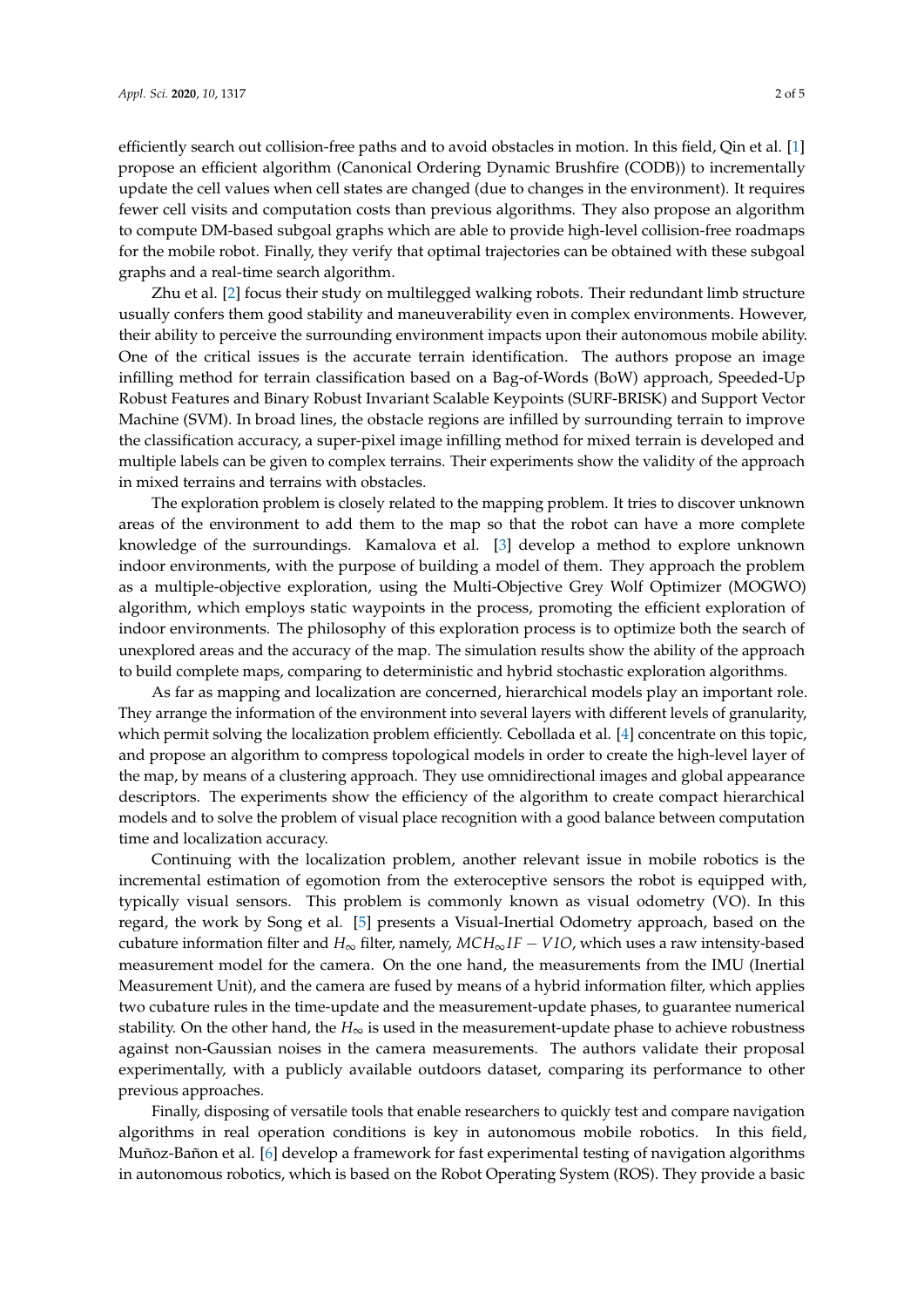structure arranged into a number of abstraction levels that allows researchers to implement and test their algorithms, focusing in any sub-problem of interest such as mapping or localization. The paper proves the validity of the framework by showing how to implement the localization module of a ground robot which uses global navigation satellite system positioning, and Monte Carlo localization with a Kalman filter, and is tested with large outdoor environments.

#### **3. Path Planning and Motion Control**

Once a local representation or a complete map of the environment is available, the robot can focus on the planning of optimal trajectories and the motion control to carry out a specific task or series of tasks, considering a set of constraints that will depend basically on the tasks, the architecture of the robot and the environment where the robot has to move.

Sun et al. [\[7\]](#page-4-3) set their sights on the path planning problem, more concisely, on Artificial Potential Field (APF) approaches. They are an efficient alternative for motion planning in mobile robotics, but they are often limited by the presence of local minima in which the robot may get trapped. For this reason, they propose an improved version of this method (Dynamic APF (DAPF)), which uses a dynamic window approach to avoid local minima regions. Additionally, they address the problem of dynamic obstacles avoidance by means of a danger index which does not only consider the relative distance between robot and obstacle but also their relative velocity. The experimental section proves the ability of the algorithm to find optimal paths that avoid both local minima and moving obstacles.

Zeng et al. [\[8\]](#page-4-4) present a two-level hierarchical framework for robot navigation in dynamic environments in a continuous way, named JPS-IA3C (Jump Point Search Improved Asynchronous Advantage Actor-Critic). On the one hand, the global planner JPS+ (P), which is a variant of JPS, efficiently computes a sequence of subgoals for the motion controller, which can eliminate first-move lag and avoid local minima. On the other hand, the low-level motion controller IA3C learns the control policies of the robots' local motion to satisfy the kinematic constraints and adapt to changing environments (moving obstacles). Additionally, IA3C builds a novel reward function framework, which avoids learning inefficiencies dues to sparse reward. The authors perform a set of simulation experiments that prove that this hierarchy is able to cope with incomplete and noisy information, and navigate robots in unseen and large environments with shorter path lengths and low execution time.

In some applications, the collaboration between the members of a team of robots can be of interest. Bae et al. [\[9\]](#page-4-5) propose a multi-robot path planning algorithm that tries to overcome some of the shortcomings of conventional methods, such as the adaptation to complex and dynamic systems and environments. In multi-robot navigation, depending on the situation of the mission, each robot can be seen either as a moving obstacle which performs independent actions or as a cooperative robot that collaborates with other robots. To address these issues, the proposal of this paper consists in a framework based on the use of deep q learning combined with Convolutional Neural Networks, using visual information from the surrounding of the robots. The simulation results prove the flexible and efficient navigation provided by the method.

Liu et al. [\[10\]](#page-4-6) present a method for path planning oriented to Unmanned Surface Vehicles (USV), which takes into account the risk of water depth. This is a crucial factor for the safe navigation in shallow waters. With this aim, the authors study the stability of USV's in a variety of situations and calculate the minimum safe water depth. To plan the path, a Water Depth Risk Level  $A^*$ algorithm (WDRLA $*$ ) is proposed, and its performance is compared with the traditional  $A*$  shortest path and safest path. The authors use the depth point of the Electronic Navigation Chart (ENC) and a spline function interpolation algorithm to obtain a grid environment model considering water depth. The numerical simulations prove that the algorithm guarantees navigation safety in different conditions.

Zhao et al. [\[11\]](#page-4-7) focus their work on space robotics, which are designed to work in outer space in a variety of tasks, such as assembly and maintenance of space stations. In this kind of robots, the Multitask-based Trajectory-Planning Problem (MTTP) is of utmost importance, as it would enable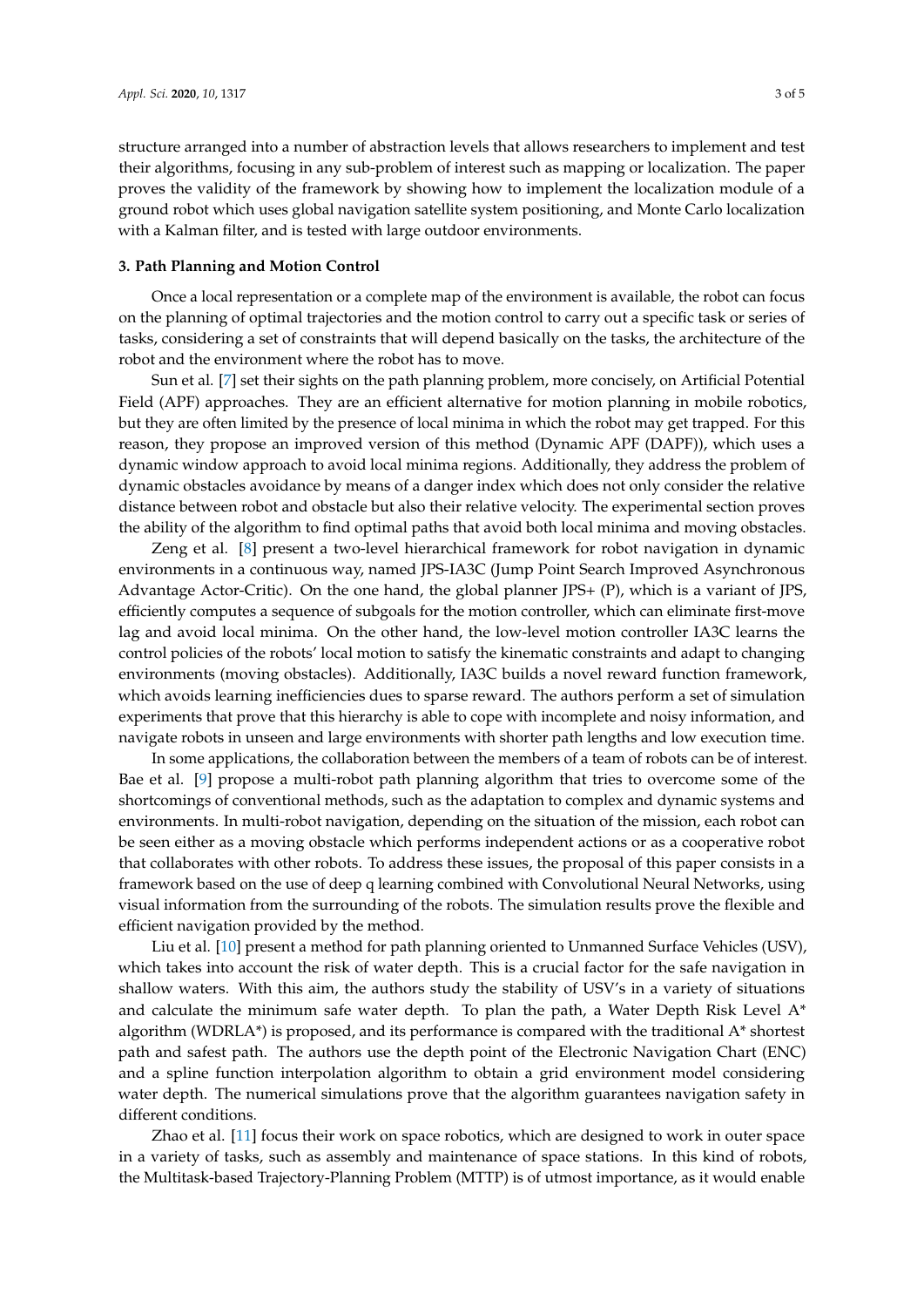the robot to perform two or more tasks in each mission, what would suppose a save of energy. The authors use piecewise continuous sine functions to create the trajectories along the waypoints and transform this problem into a parameter optimization, using an improved genetic algorithm to optimize the unknown parameters. Numerical simulations are carried out with a base spacecraft and a 7-degrees of freedom manipulator in two simulation cases, and they prove the efficiency of the approach.

Trajectory planning is also a relevant technology for autonomous Unmanned Aerial Vehicles (UAV). Majeed et al. [\[12\]](#page-4-8) propose a flight path planning algorithm to find collision-free, minimum length and flyable paths for such vehicles in three-dimensional urban environments with fixed obstacles, for coverage missions. This problem consists in finding a low cost path that covers the free space of an area of interest with minimum overlapping. The authors address this problem based on a novel footprints' sweeps fitting method. They generate a sparse waypoint graph by connecting footprints' sweeps endpoints considering the obstacles, maneuverability constraints and footprints' sweeps visiting sequence. Simulation results prove the good performance of the algorithm in a variety of scenarios.

In the field of movement control of legged mobile robots, Yang et al. [\[13\]](#page-4-9) aim attention at the problem of energy consumption, as it can be considered a performance index of quadruped robots. In their work, they model and analyze the energy consumption of the robot SCalf with a trot gait, and they study the effect of different gait parameters, such as step length, gait cycle, step height, and duty cycle. The experiments show which is the optimal choice of these relevant parameters, as far as energy consumption is concerned. To this purpose, the authors build the dynamics model of the robot, based on an analysis of the foot force distribution and derive a complete energy model which includes mechanical power and heat rate. Also, they use a foot trajectory based on cubic spline interpolation to describe the motions of the robot.

Finally, path planning is also a crucial problem in the field of industrial robotics. The work of Guo et al. [\[14\]](#page-4-10) concentrates on the field of industrial manipulator robots, more concisely on machining and fabrication applications, among which deburring plays an important role. They develop a hybrid manipulator robot with five degrees of freedom. Also, they propose in the paper a deburring framework focusing on tool path planning (position and orientation) and robotic layered deburring planning; and a process parameter control based on fuzzy logic. A variety of experiments are performed to prove the dexterous manipulation and the orientation reachability of the manipulator and to verify the effectiveness of the two proposed methods in a deburring process.

**Funding:** This work was partially supported by the Spanish Government through the project DPI2016-78361-R (AEI/FEDER, UE) and the Generalitat Valenciana through the project AICO/2019/031.

**Acknowledgments:** This special issue would not have been possible without the valuable contributions of the authors, peer reviewers, and editorial team of Applied Sciences. We give our most sincere thanks to all the authors for their hard work, independently on the final decision about their submitted manuscripts. Also, all our gratitude to the peer reviewers for their help and fruitful feedback to authors. Finally, our warmest thanks to the editorial team for their untiring support and hard work during all the stages of development of this special issue and, in general, congratulations on the great success of the journal Applied Sciences.

**Conflicts of Interest:** The authors declare no conflicts of interest.

#### **References**

- <span id="page-3-0"></span>1. Qin, L.; Hu, Y.; Yin, Q.; Zeng, J. Speed Optimization for Incremental Updating of Grid-Based Distance Maps. *Appl. Sci.* **2019**, *9*, 2029. [\[CrossRef\]](http://dx.doi.org/10.3390/app9102029)
- <span id="page-3-1"></span>2. Zhu, Y.; Jia, C.; Ma, C.; Liu, Q. SURF-BRISK–Based Image Infilling Method for Terrain Classification of a Legged Robot. *Appl. Sci.* **2019**, *9*, 1779. [\[CrossRef\]](http://dx.doi.org/10.3390/app9091779)
- <span id="page-3-2"></span>3. Kamalova, A.; Navruzov, S.; Qian, D.; Lee, S. Multi-Robot Exploration Based on Multi-Objective Grey Wolf Optimizer. *Appl. Sci.* **2019**, *9*, 2931. [\[CrossRef\]](http://dx.doi.org/10.3390/app9142931)